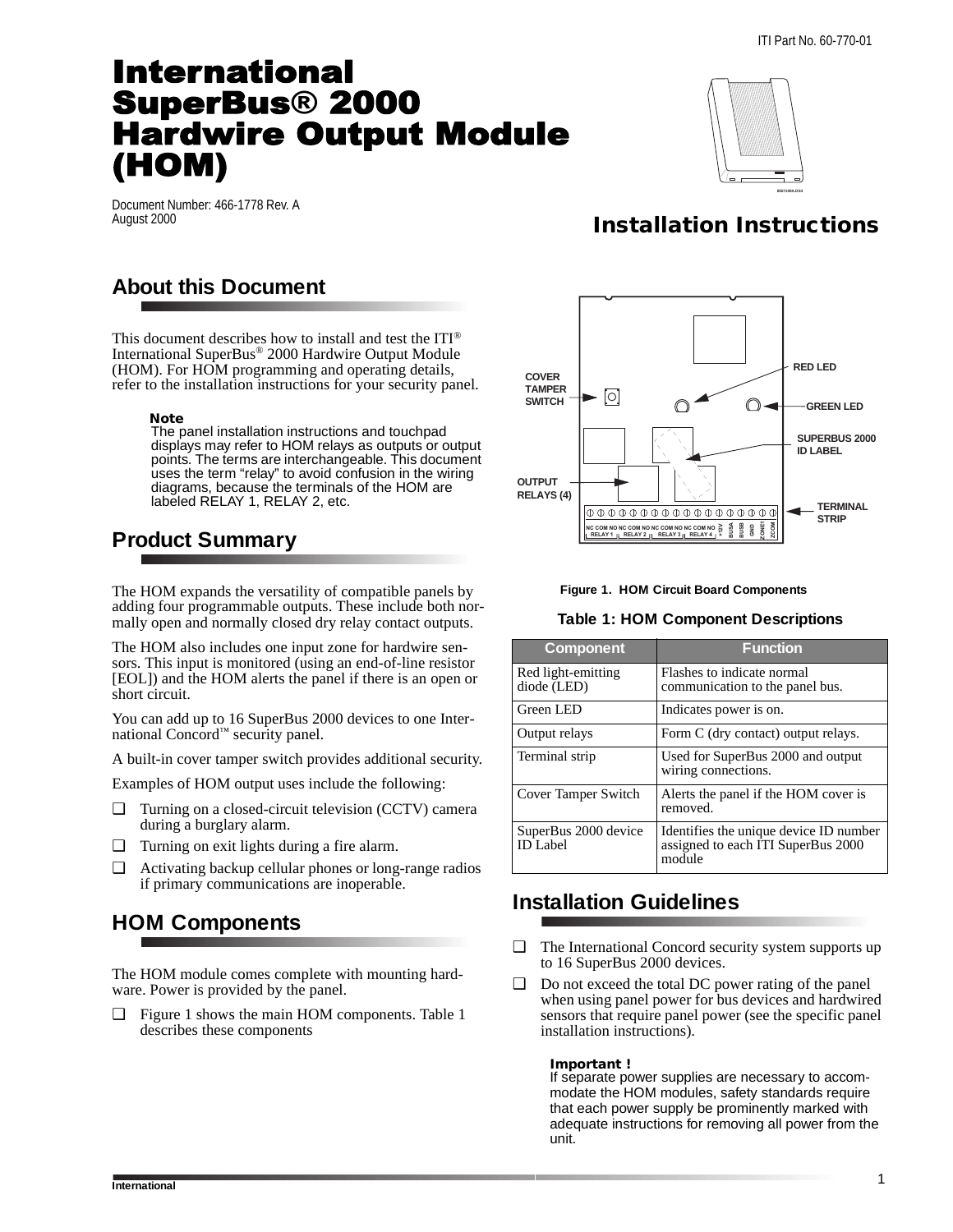- <span id="page-1-0"></span>❑ Maximum HOM current draw with all relays energized is 180 mA. Each HOM typically draws 25 mA when relays are not energized (idle) and an additional 39 mA per energized relay.
- ❑ Do not exceed the HOM output relay contact ratings (see the specifications section at the end of this document).
- ❑ Use 4-conductor, 22-gauge or larger stranded wire from the HOM to the panel.
- ❑ Use 22-gauge or larger stranded wire from the HOM to the output devices. Refer to the panel installation instructions for wire length limitations.
- $\Box$  If you are replacing an existing HOM, then you must delete the existing HOM information from panel memory before installing this HOM. See the panel installation instructions for details.

# **Tools and Supplies Needed**

- ❑ Screwdriver
- ❑ 4 self-tapping screws (included)
- $\Box$  4 #6 plastic wall anchors (included)
- ❑ 22-gauge or larger stranded hookup wire

## **Installation**

The SuperBus 2000 HOM can be mounted

- ❑ on a wall, or
- ❑ inside a SuperBus Accessory Enclosure, or
- ❑ inside a metal Concord cabinet.

To comply with safety standards, the HOM module, or the cabinet in which the HOM module is mounted, must be secured to the building structure before operation.

### **CAUTION**

To prevent damaging the panel or card, remove AC power from the panel and disconnect the backup battery before installation.

#### **Note**

You must be free of all static electricity when handling electronic components. Touch a bare metal surface before touching the circuit board.

### **Mounting the HOM in a SuperBus Accessory Enclosure**

- 1. Remove AC power from the panel and disconnect the backup battery.
- 2. Remove the HOM cover and set it aside (Figure 3).
- 3. Place the back plate inside the cabinet and line up the module mounting holes with the cabinet mounting holes (Figure 2).



**Figure 2. SuperBus Accessory Enclosure (cover not shown)**

Secure the back plate to the cabinet with four #6-32 self-tapping screws as shown.

### **Mounting the HOM in a Concord Cabinet**

- 1. Remove AC power from the panel and disconnect the backup battery.
- 2. Remove and discard the HOM cover (Figure 3).



#### **Figure 3. Removing the Cover**

- 3. Open the panel cabinet cover.
- 4. Slide the module backplate onto the two module mounting clips located on the top-left, top-center, or top-right corner of the cabinet [\(Figure 4\)](#page-2-0).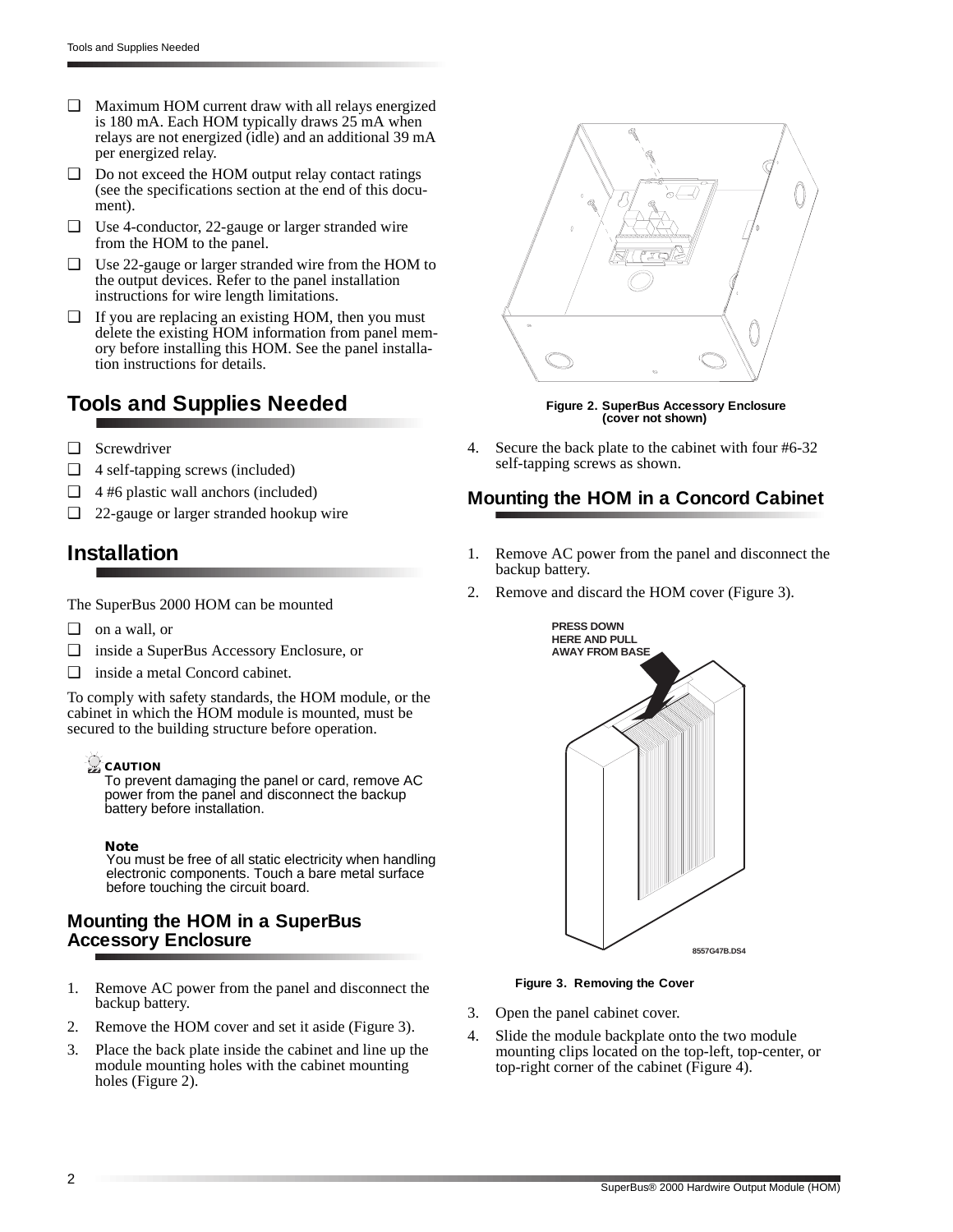<span id="page-2-0"></span>

#### **Figure 4. Mounting the Module in a Concord Cabinet**

5. Install the supplied standoff between the module backplate and the circuit cards

### **Mounting the HOM on a Wall**

- 1. Remove AC power from the panel and disconnect the backup battery.
- 2. Remove the HOM cover and set it aside [\(Figure 3](#page-1-0)).
- 3. Place the back plate on the wall and mark the mounting holes (Figure 5).



5. Secure the back plate to the wall with panhead screws.

### **Wiring**

This section describes how to wire the HOM to an International Concord security panel and how to wire various devices to the HOM terminals.

#### **To wire the HOM to a panel:**

- 1. Remove AC power from the panel and disconnect the backup battery.
- 2. Wire the HOM to the panel as shown in Table 2 and [Figure 6.](#page-3-0) For specific SuperBus 2000 wiring details, see the panel installation instructions.

#### **Table 2: HOM to Panel Wiring Guide**

| HOM Terminals   +12VDC   BUS A   BUS B    |  | <b>GND</b> |
|-------------------------------------------|--|------------|
| International<br><b>Concord Terminals</b> |  |            |

#### **To wire output devices to the HOM**

Wire the HOM supervised hardwire input zone as shown in [Figure 6.](#page-3-0) For specific output device wiring details, see the output device installation instructions. (Example HOM applications and wiring are provided later in this document.)

### **Module Tamper Detection**

If the panel is programmed to detect tampers, the cover tamper switch will cause an alarm when the HOM cover is opened. See the panel installation instructions for details.



**Figure 5. HOM Mounting Holes**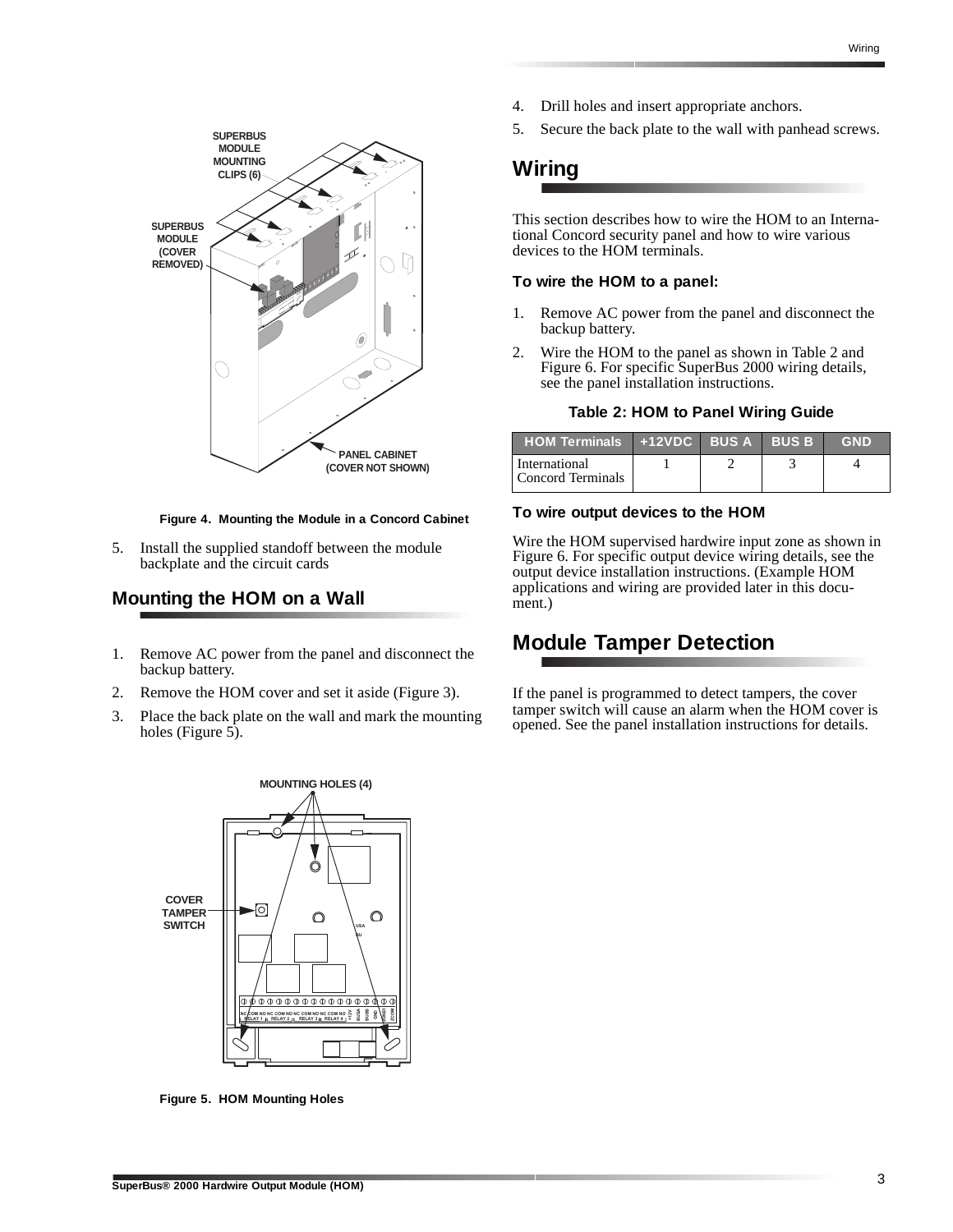<span id="page-3-0"></span>

**Figure 6. HOM Hardwire Input Zone Wiring**

## **Power-Up and Bus Communication**

This section describes how to power up the panel and the HOM and get them communicating with each other.

#### **To power up the panel and the HOM and verify bus communication:**

- 1. Verify that all wiring between the panel, touchpad, and HOM is correct.
- 2. Connect the panel battery and restore AC power to the panel. Alphanumeric touchpad displays should momentarily indicate: SCANNING BUS DEVICES

#### **Note**

The International Concord security panel scans and

automatically "learns" the device ID number of each bus device when the panel is first powered up. The panel then assigns a unique "address" to each bus device.

- 3. Enter program mode by pressing 8 **+ installer code (default = 54321)** +  $\overrightarrow{0}$  +  $\overrightarrow{0}$ . The touchpad should display: SYSTEM PROGRAMMING
- 4. Press  $\mathbf{\mathbf{\#}}$  and the display shows *SECURITY*.
- 5. Press **A** or **B** until the display shows ACCESSORY MODULES, and then press  $\hat{H}$ . The display should read: BUS DEVICES
- 6. Press  $\mathbf{H}$ . The display shows unit number 00 and its device ID number.
- 7. Press  $\overline{A}$  or  $\overline{B}$  to cycle through all bus device unit numbers until the HOM appears. For example:

$$
UNIT - ID \\ 06 - NNNNNNNN
$$

where 06 is the unit number assigned by the panel and NNNNNNNN is the device ID number on the HOM SuperBus 2000 device ID label.

#### **Note**

If the HOM ID does not appear, remove AC power from the panel, disconnect the backup battery, and verify that all wiring is correct.

- 8. Verify the HOM device ID number by checking it against the SuperBus 2000 device ID label on the HOM circuit board.
- 9. Use the information in the panel installation instructions to configure the HOM, then press  $\blacksquare$ repeatedly until the display shows SYSTEM PROGRAMMING
- 10. Press  $\overline{A}$  or  $\overline{B}$  until the display shows EXIT PROGRAMMING READY
- 11. Press  $\mathbf{\mathcal{F}}$  to exit the program mode. The display shows the day, date, and time*.* The green LED of the HOM should be on to indicate power and the red LED should be flashing to indicate successful communication with the panel.

#### **Note**

If the red LED is not flashing, remove AC power from the panel, disconnect the backup battery, and verify that all wiring is correct.

## **Programming the HOM Input Zone**

The HOM input zone must be entered (learned) into the memory of the International Concord security panel. See the panel installation instructions for details.

## **Programming HOM Outputs**

The HOM receives pre-programmed output commands from the panel via the SuperBus 2000 data connection, then energizes the appropriate HOM relay. Relay operation, time delay, and duration are determined by the panel programming. See the panel installation instructions for details.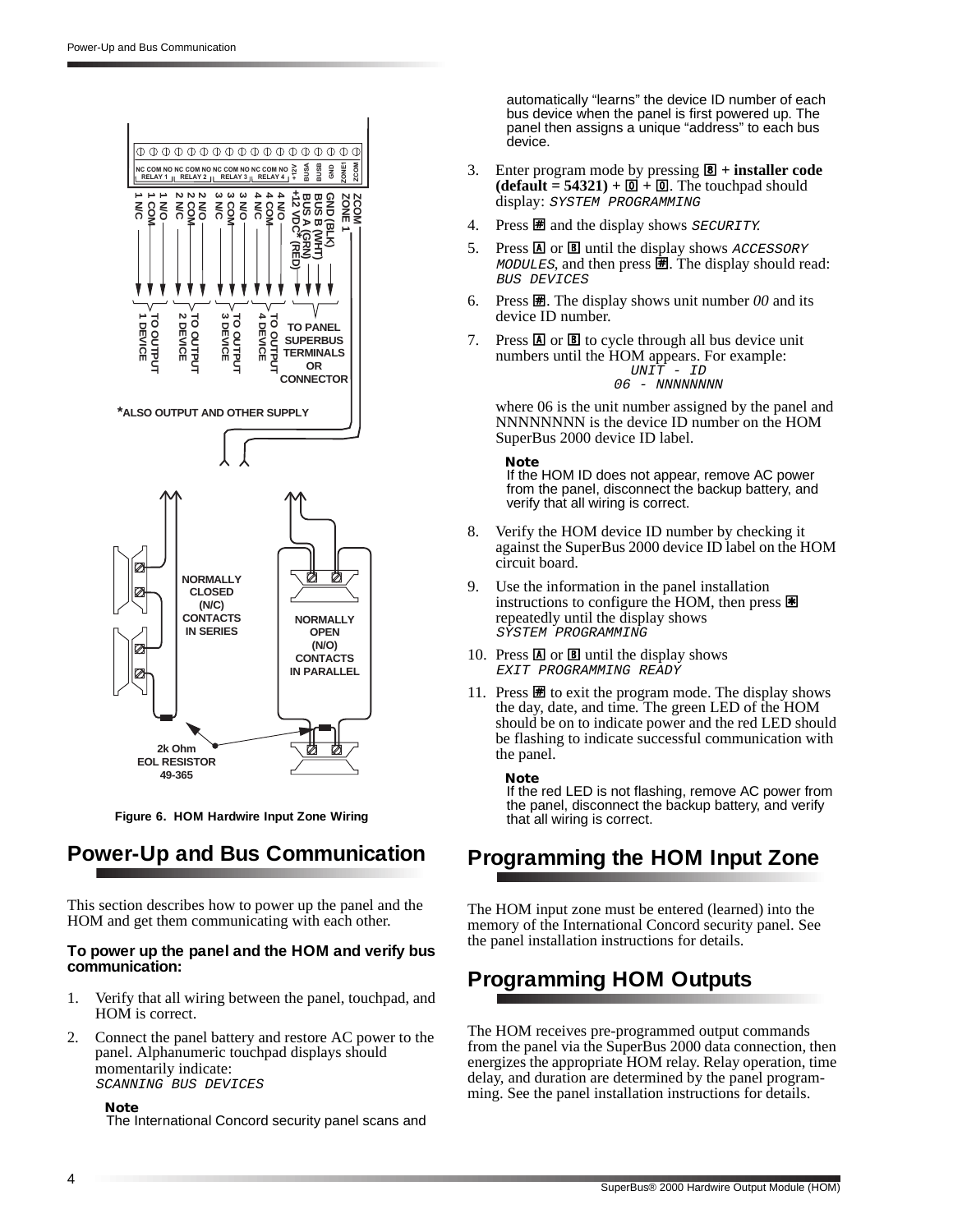## **Application Examples**

The following sections provide some examples of typical applications to assist you in configuring the HOM to your specific applications.

### **CCTV Camera Control Output Example**

The following is an example of a CCTV camera controlled by a burglary alarm.

#### **To wire the HOM to a CCTV camera:**

- 1. Remove AC power from the panel and disconnect the backup battery.
- 2. Wire the HOM module to the panel (see [Table 2](#page-2-0) and Figure 7).
- 3. Wire the HOM relay 1 COM and N/O outputs to the camera (or camera multiplexer control) as shown.
- 4. Restore AC power to the panel and reconnect the backup battery.

minute response. This would be HOM configuration code 25701.

### **LED Indicator Output Example**

The following is an example of an LED indicator used to show an arming status condition.

#### **To wire the HOM and LED indicator:**

- 1. Remove AC power from the panel and disconnect the backup battery.
- 2. Wire the HOM module to the panel (see [Table 2](#page-2-0) and Figure 8).
- 3. Wire the LED and the appropriate current limiting resistor in series with the output as shown.
- 4. Restore AC power to the panel and reconnect the backup battery.



5. At the panel, select the desired partition and set HOM relay 1 to trigger on arming levels 2 or 3 with a sustained response. This would be HOM configuration code 00903.



5. At the panel, select the desired partition and set HOM relay 1 to trigger on sensor 1 activity (for example, motion detector learned as sensor 1) and have a 3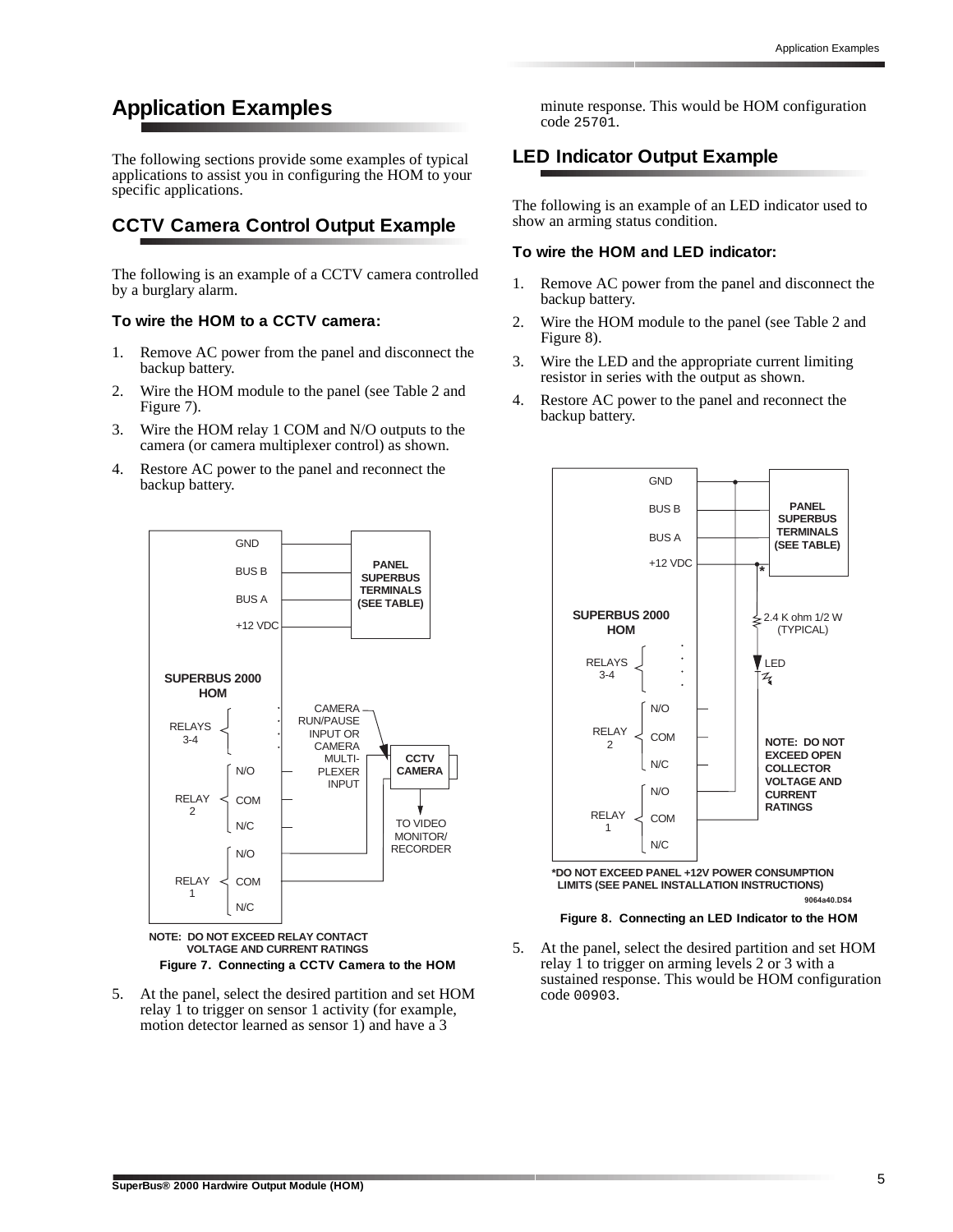### **Wireless Overhead Door Control Output Example**

The following is an example of a wireless keychain touchpad(s) used to control an overhead door.

#### **Note**

This procedure would affect the "star" key of ALL wireless keychain touchpads entered (learned) into the system.

#### **To wire the HOM and overhead door control:**

- 1. Remove AC power from the panel and disconnect the backup battery.
- 2. Wire the HOM module to the security panel (see [Table 2\)](#page-2-0).
- 3. Wire the HOM Relay 1 COM and N/O outputs in parallel with the overhead door operator control as shown in Figure 9.
- 4. Restore AC power to the panel and reconnect the backup battery.



**9 0 6 4 a 4 1 .D S F**

**Figure 9. Connecting an Overhead Door Operator to the HOM**

5. At the panel, select the desired partition and set HOM relay 1 to trigger on a wireless keychain star button and have a momentary response. This would be HOM configuration code 01400.

### **Long-Range Radio Communications Backup Output Example**

The following is an example of a long-range radio used as a communications backup in case of a Failure-To-Communicate (FTC) response from the panel if, for example, the phone lines are inoperable.

#### **To wire the HOM to a long-range radio:**

- 1. Remove AC power from the panel and disconnect the backup battery.
- 2. Wire the HOM module to the security panel (see [Table 2\)](#page-2-0).
- 3. Wire the HOM Relay 1 COM and N/O outputs to the long-range radio as shown in Figure 10.
- 4. Restore AC power to the panel and reconnect the backup battery.



#### **NOTE: DO NOT EXCEED RELAY CONTACT VOLTAGE AND CURRENT RATINGS**

**\*DO NOT EXCEED PANEL +12V POWER CONSUMPTION LIMITS (SEE PANEL INSTALLATION INSTRUCTIONS)** 

**Figure 10.Connecting a Long-Range Radio to the HOM 9 0 6 4 a 4 2 .D S F**

5. At the panel, select the desired partition and set HOM relay 1 to trigger on a fail to communicate (FTC) condition and to have a sustained response. This would be HOM configuration code 01203.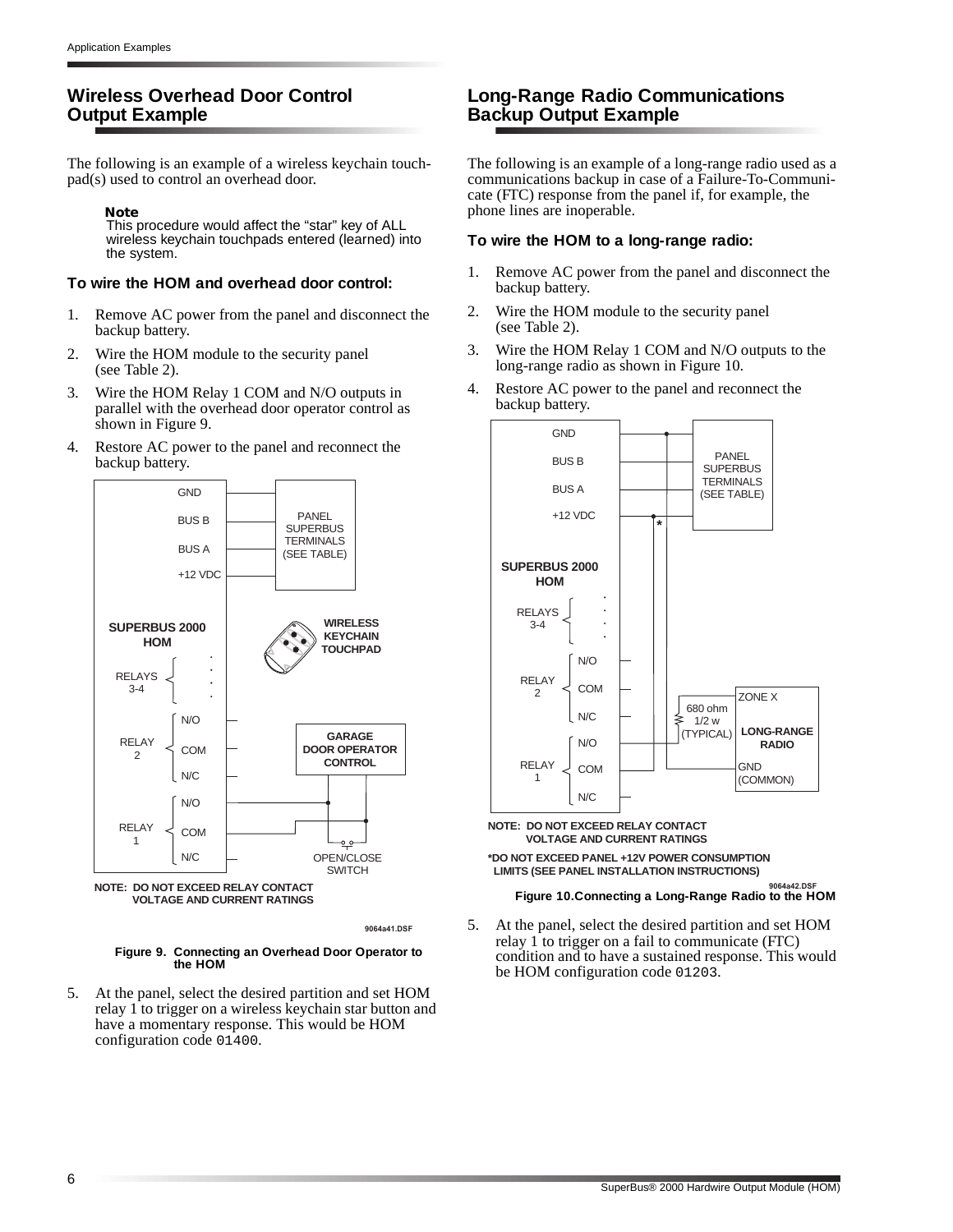### **4-Wire Smoke Detector (with Power Reset) Example**

The following is an example of a 4-wire smoke detector with power reset application.

#### **To wire the HOM and 4-wire smoke detector**

- 1. Remove AC power from the panel and disconnect the backup battery.
- 2. Wire the HOM module to the security panel SuperBus 2000 terminals as shown in [Table 2](#page-2-0).
- 3. Wire the HOM Relay 1 COM and N/C terminals to the smoke detector terminals and Power Supervision Module wires as shown in Figure 11.
- 4. Wire the smoke detector output terminals to the Power Supervision Module wires and then to any of the unused panel zone inputs and zone input common terminals as shown in Figure 11.
- 5. Restore AC power to the panel and reconnect the backup battery.
- 6. At the panel, select the desired partition and set HOM relay 1 to trigger on a smoke power condition and have a momentary response. This would be HOM configuration code 01500.



**\*DO NOT EXCEED PANEL +12V POWER CONSUMPTION LIMITS (SEE PANEL INSTALLATION INSTRUCTIONS)** 

**\*\*LOCATE AT LAST DEVICE. CONTAINS INTERNAL 2.0 K END-OF-LINE RESISTOR BETWEEN GREEN AND WHITE)** 

**NOTE: DO NOT EXCEED RELAY CONTACT VOLTAGE AND CURRENT RATINGS**

**Figure 11.Connecting a 4-Wire Smoke Detector to the HOM and Concord Security Panel**

**9 0 6 4 a 4 3 .D S F**

## **Testing the HOM Operation**

To test the HOM operation, activate each of the programmed system triggering events and check that the desired HOM relays respond.

The HOM status LED (red) should blink regularly when communications to and from the panel (through the Super-Bus 2000 data connections) are correct.

## **Troubleshooting the HOM**

Use Table 3 to determine possible solutions to HOM problems.

**Table 3: Troubleshooting the HOM**

| <b>Problem</b>                                                                                           | <b>Solution</b>                                                                                                                                                                                                                                                                                                                                                                                             |  |
|----------------------------------------------------------------------------------------------------------|-------------------------------------------------------------------------------------------------------------------------------------------------------------------------------------------------------------------------------------------------------------------------------------------------------------------------------------------------------------------------------------------------------------|--|
| The green<br>POWER LED<br>stays off.                                                                     | 1.<br>Check for incorrect wiring connec-<br>tions.<br>Make sure the panel AC power is on<br>2.<br>and the backup battery is connected.<br>3.<br>If the LED still remains off, replace<br>the module.                                                                                                                                                                                                        |  |
| The red BUS<br>LED doesn't<br>flash to indicate<br>communication<br>between the<br>panel and the<br>HOM. | 1.<br>Verify that the panel recognizes the<br>module by entering program mode<br>(see specific panel installation instruc-<br>tions).<br>2.<br>Check for incorrect wiring connec-<br>tions.<br>If the LED still doesn't flash, replace<br>3.<br>the module.                                                                                                                                                 |  |
| The red BUS<br>LED blinks but<br>the system does<br>not respond<br>when zones are<br>tripped.            | Re-initialize the panel by disconnect-<br>1.<br>ing and reconnecting panel power.<br>Make sure the zone has been "learned"<br>2.<br>into panel memory.<br>3.<br>Verify that the panel recognizes the<br>module by entering program mode<br>(see specific panel <i>Installation</i><br>Instructions).<br>4.<br>Remove zones and try installing the<br>module without the zones.<br>5.<br>Replace the module. |  |
| One relay never<br>activates.                                                                            | 1.<br>Check panel/HOM programming.<br>2.<br>Check that the point (particular HOM<br>output) programmed trigger event<br>actually occurs.<br>3.<br>Check output-to-output device wiring.                                                                                                                                                                                                                     |  |
| Relay(s) activate<br>only<br>momentarily.<br>0R.<br>Relay(s) activate<br>randomly.                       | 1.<br>Check panel/programming (particular<br>HOM output) uses correct response<br>configuration.<br>2.<br>Check SuperBus 2000 wire routing<br>and length.                                                                                                                                                                                                                                                   |  |